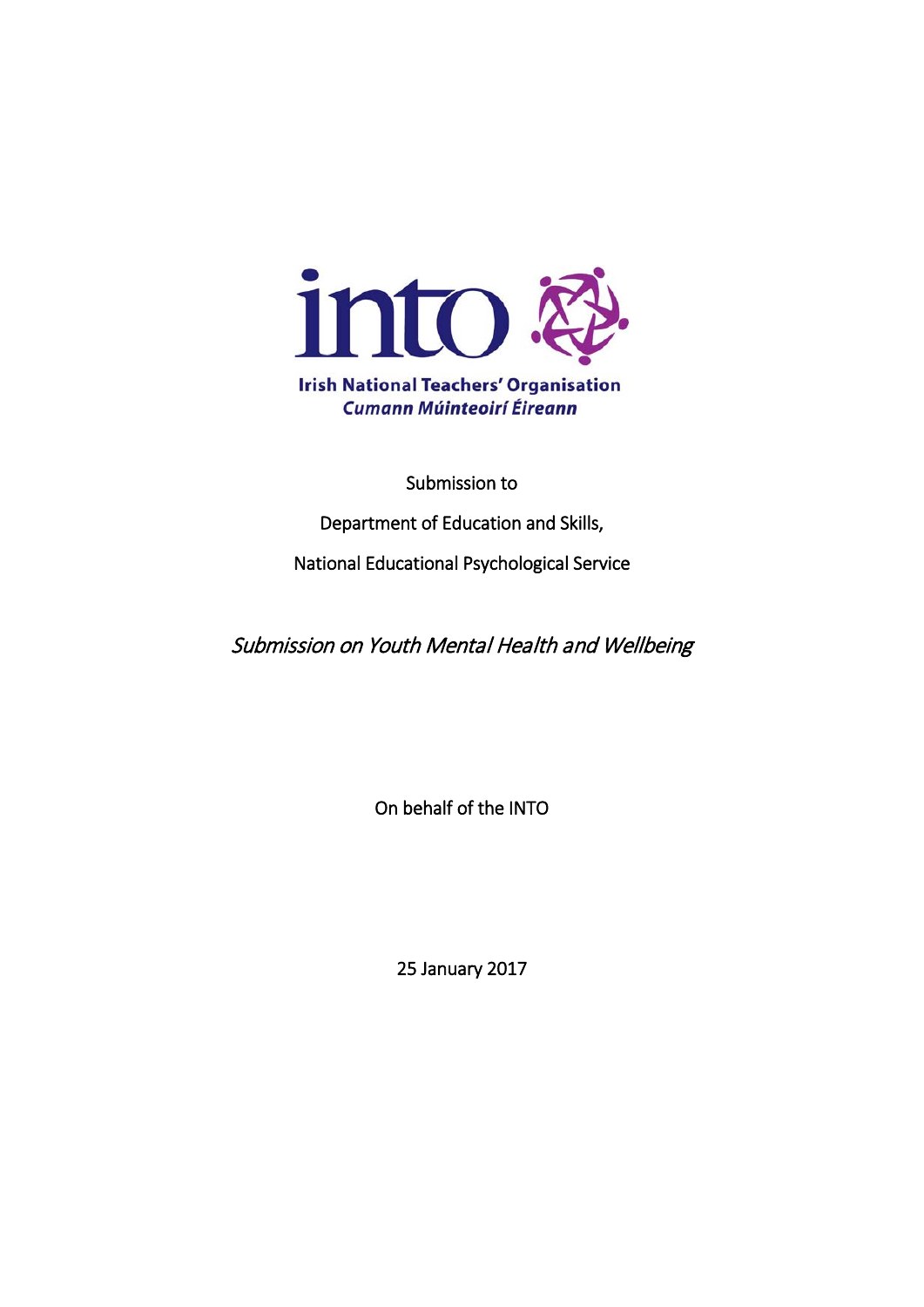## **Introduction**

The INTO welcomes moves to enhance the promotion of youth mental health and wellbeing. Addressing young people's mental-health needs is crucial if they are to fulfil their potential socially, emotionally and academically. Pupil wellbeing underpins all aspects of school life. Mental health awareness is a natural part of every class and underpins the whole school culture. The ethos of a school is often based around a vision of wellbeing with supports for students and staff. The SPHE curriculum is commonly referred to as the 'hidden curriculum' as many aspects of the subject are addressed indirectly through the ethos of the school and through the day-to-day interactions between pupils and teachers.

## **School Policies**

Teachers already value the central role they play in teaching pupils how to be mentally healthy, just as they support and promote pupils' physical health. However, mental health and wellbeing programmes shouldn't be added on to a long list of things to do in schools. Instead the fundamental principles of mental health programmes should be subsumed into everyday school life. Furthermore, a commitment to mental health promotion must not be the sole responsibility of schools but rather a shared responsibility with the home, the school community and the wider society. Any taskforce for Youth Mental Health must take account of the need for a multi-disciplinary holistic approach to addressing wellbeing in young people.

Subjects, policies, programmes and practices are implemented in schools to ensure the promotion and enhancement of pupil wellbeing. The practices in schools that promote and enhance the wellbeing of pupils occur on a formal and informal level. Some of the practices that occur are a direct result of the implementation of school policies, many of which have a legislative requirement. Policies have been devised in schools to promote the physical, social and emotional wellbeing of pupils such as the Anti-Bullying Policy and the Code of Behaviour Policy. In addition, there are very clear procedures in place that schools must follow in relation to child protection. Since the Revised Primary School Curriculum in 1999, there has been a stronger emphasis on pupil wellbeing in the classroom. However, despite the increased awareness in schools, teachers continue to report a growing prevalence of mental health and wellbeing issues in students and additional supports are required to tackle the escalation.

In addition to the many formal policies, schools also have many informal practices within schools to advance pupil wellbeing. These can include breakfast or homework clubs. Whilst these initiatives are more prevalent in DEIS schools due to the necessary funding and personnel being provided, some non-DEIS schools manage to provide such services from their own budget and resources. Schools are very conscious of pupils' dignity and wellbeing and, therefore, make every effort to discretely provide lunches, second hand uniforms, book rental schemes and subsidised school outings to ensure no child misses out due to personal circumstances.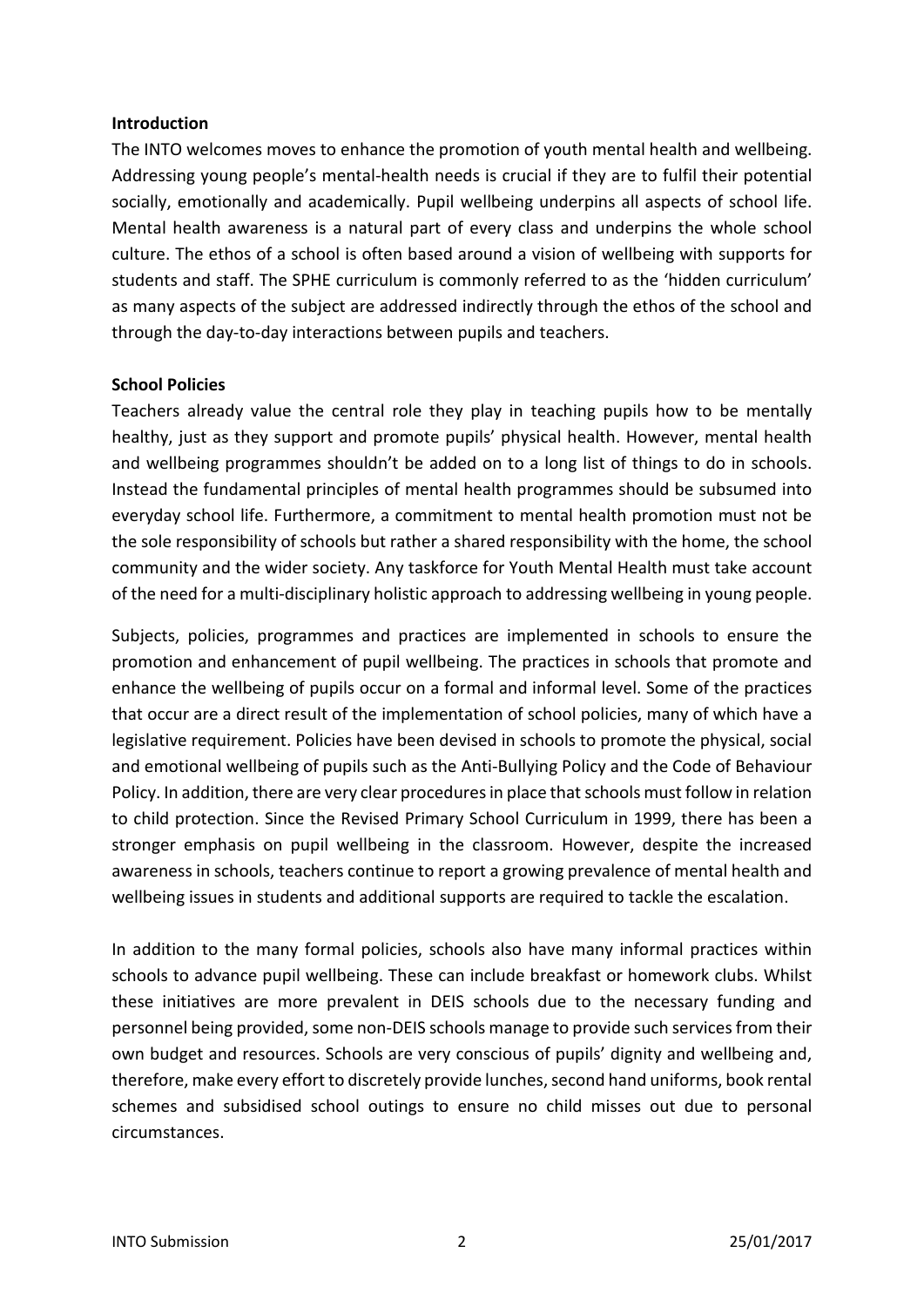## **Wellbeing Programmes**

There are a large range of programmes available that assist in the promotion and enhancement of pupil wellbeing in the classroom. The culture and atmosphere of the classroom and the school and how well SPHE is integrated across the curriculum will enhance the impact of any programme used. Many schools now use wellbeing programmes such as *Incredible Years, Friends for Life, Circle Time, Restorative School, S.A.L.T* and the *Roots of Empathy*. However, while teachers acknowledge the value of these programmes, they present significant cost and time barriers that make their implementation prohibitive in some schools. Furthermore, teachers must adapt these adopted programmes to befit the Irish context. The development of a fully resourced and funded indigenous wellbeing programme, applicable to the Irish context, would be more desirable for teachers in Ireland.

Currently not all schools or pupils are aware of, or have access to, programmes specifically geared towards the emotional wellbeing of pupils, and which support the SPHE curriculum. It is essential that all pupils have an opportunity to access programmes that support their wellbeing. The introduction and implementation of programmes to support pupil wellbeing must be on a national level and not limited to local initiatives. Many of the programmes are being piloted in schools or they are only implemented for a period of time. There needs to be more funding made available to enable all schools and teachers to implement these programmes and ensure equity of access.

## **Curriculum**

Teachers recognise that being in good physical health, eating a balanced diet and getting regular exercise all contribute strongly to positive mental health. Currently, the curriculum allows for one hour per week to be spent on physical education. Even though schools have well developed policies in relation to PE, many teachers find implementation challenging due to the lack of necessary resources and the nature of the physical environment. INTO research previously found that that over half of Irish schools do not have a PE hall so lessons are weather dependent. Action is needed to ensure that the status and profile of physical activity and physical education is raised (INTO, 2011) in order to promote positive mental health.

#### **Aistear**

Wellbeing is one of the four themes in *Aistear*, the early years curriculum framework, along with identity and belonging; communicating; and exploring and thinking. *Aistear* tells us, 'the theme of wellbeing is about children being confident, happy and healthy' (NCCA, 2009a, p.16). The INTO believes that awareness of pupil wellbeing and mental health must start in the early years to ensure early intervention and prevention. *Aistear* has been commended and welcomed by teachers who are in a position to use and to engage with the framework. However, engagement has been on a voluntary basis due to the lack of state funding and a professional development programme. Furthermore, the absence of a fully resourced implementation plan, on a national basis, has resulted in many challenges for schools and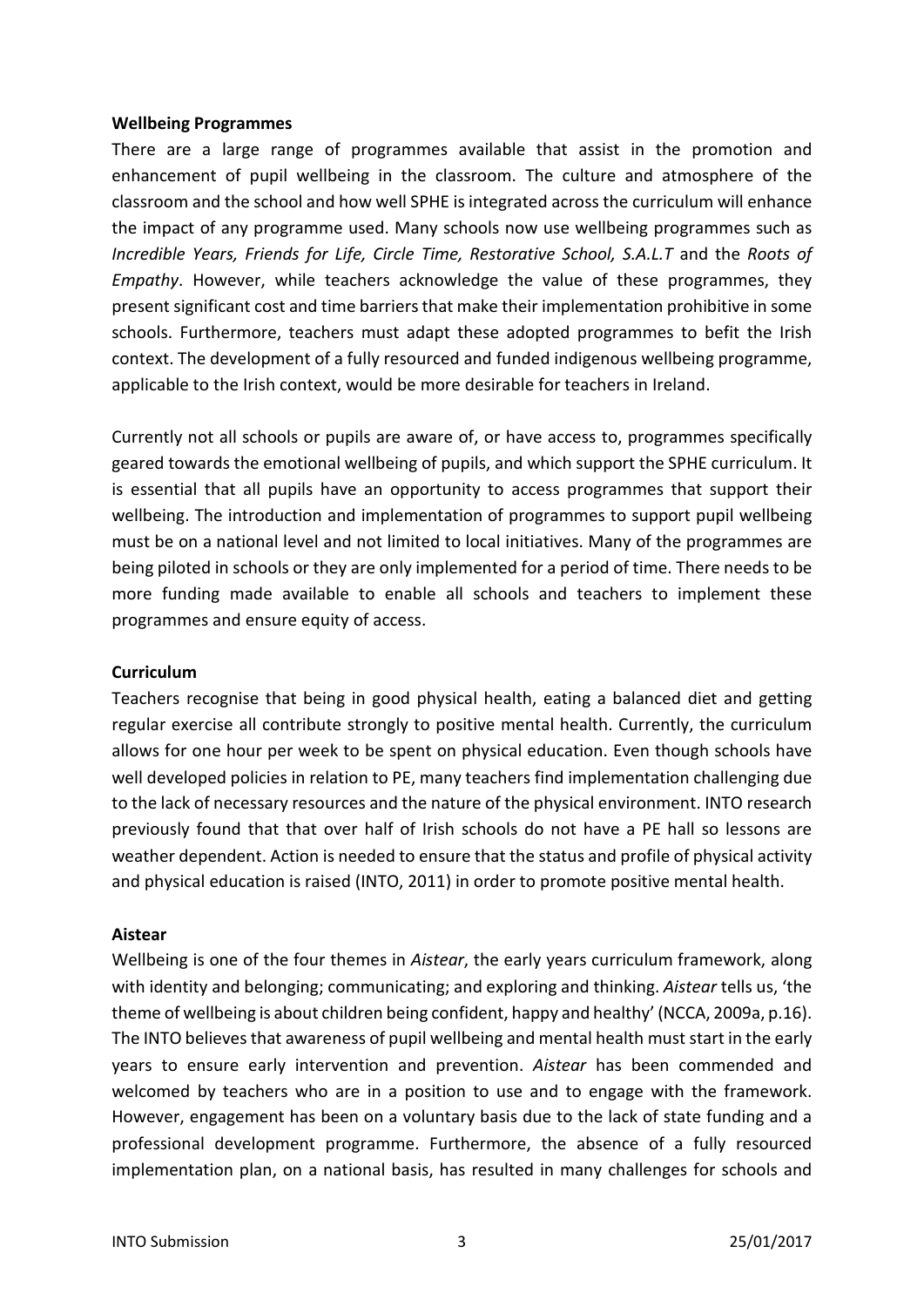teachers. In order for the *Aistear* framework to meet the wellbeing needs of pupils it must be accompanied by a comprehensive professional development programme and resourcing.

# **Role of Teachers**

Teachers have a strong sense of responsibility towards their pupils. Teachers not only look after pupils' learning but they also try to ensure that their wellbeing is enhanced. Teachers recognise their role in promoting mental health and wellbeing in schools, however, some young people who are experiencing mental health issues require assessment and treatment that is beyond the capacity of the teacher. Teachers are not best placed to deal with work that requires psychiatric or psychological training. However, teachers would welcome supports and resources that allow them to look out for signs, to build programmes into the curriculum and to have clear routes to specialist services for pupils and families that need them. While the focus of this submission is youth mental health, it is significant to note that the wellbeing of pupil and teacher is interdependent. Improving the classroom experience for one has a positive impact on the other. Therefore, teachers and principals must be supported in sustaining their resilience in the face of the stresses and strains inherent in the teaching profession.

# **External Support Services**

There is a need for external support services to be more actively involved in supporting pupil wellbeing. It was reported that teachers who had contact with the Childhood and Adolescent Mental Health Service (CAMHS) often found difficulty in ensuring that pupils received adequate support (INTO, 2015). There was a perceived lack of support there for the teachers who may need advice and back up but who have no qualification in mental health. These teachers have to draw on their inner empathy and understanding. Teachers feel that they need advice and support from external agencies to support and enhance the wellbeing of pupils who are struggling emotionally and/or socially.

There needs to be a multi-disciplinary and inter-agency approach to dealing with pupils who present with difficulties, for example, social or emotional difficulties. Research indicates that the key challenges to addressing mental-health needs include the shortage of mental-health professionals and the stigma associated with mental disorder (Patel, Vikram, et al., 2007). The services provided by CAMHS and other outside supports are not sufficient to meet the demand for services required. According to the Children's Mental Health Coalition Report (2015), one in seven children and teenagers referred for mental health treatment are still waiting a year or more to access appropriate services. Unfortunately, despite additional resources that have been put into CAMHS services in the last few years, community teams are struggling to cope with increased demand. CAMHS should be made more accessible, including through the provision of clear information to young people and their families. The INTO proposes that consideration be given to the provision of an in-school model of mental health support service. In-school support services have many benefits including an increase in attendance, a decrease in stigmatisation and improved cross-agency collaboration